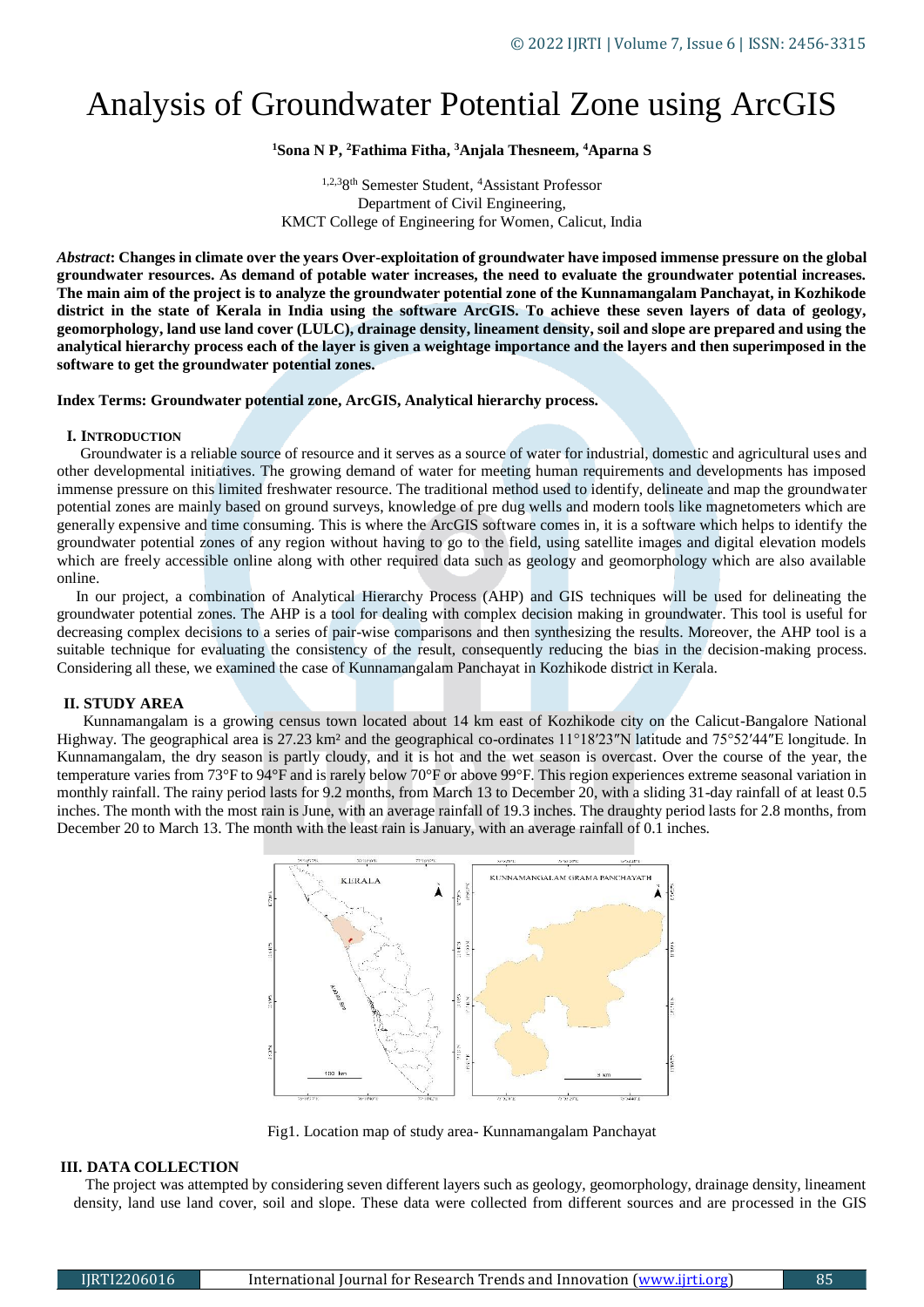technology to create the data-base. The map of land use land cover, geomorphology and slope were obtained from National Remote Sensing Centre (NRSC). Drainage was extracted from SRTM and lineament was extracted from IRS LISS-III data. From the drainage and lineament, the density was prepared using the density in spatial analyst tool in GIS software. The map of geology and soil were collected and digitized from Geological Survey of India and National Bureau of Soil Survey, respectively.

## **IV. METHODOLOGY**

Geospatial techniques were applied in our project to delineate the groundwater potential zones of the Kunnamangalam Panchayat using knowledge-based factor analysis of a total of seven layers of information of the area such as geology, geomorphology, land use land cover (LULC), drainage density, lineament density, soil and slope. Geographical Information Techniques were carried out using ArcGIS 10.4 software. Analytical hierarchy calculator was obtained to calculate the percentage importance or weights to each layer. Based on the various journals read the comparison values were given to each layer in the calculator. Then the calculator gives the output of importance of various layers. The georeferenced maps were assigned weights computed by the analytical hierarchy process.



## **Analytical Hierarchy Process**

 Analytical Hierarchical Process (AHP) is the most common and well-known GIS based method for delineating groundwater potential zones. This method helps integrating all seven thematic layers. A total of seven different thematic layers were considered for this study. These seven thematic layers are supposed to control factor of flow and storage of water in the area. The association of the influencing factors are weighted according to their reaction for groundwater occurrence and expert opinion. A parameter with a high weight represents a layer with high impact and a parameter with a low weight illustrates a small impact on groundwater potential. The weightages of each parameter were allocated according to Saaty's scale (1–9) of relative importance value. Further, the weights were allocated with consideration of the review of past studies and field experience. The Saaty's scale of relative importance value shows that, the value of 9 indicates extreme importance, 8 very very strong, 7 very extreme importance, 6 strong plus, 5 strong importance, 4 moderate plus, 3 moderate importance, 2 weak and 1 equal importance. As per the classification, weights are assigned to the seven thematic layers based on their importance and water holding capacity. To initiate groundwater potential zone map of Kunnamangalam Panchayat, all seven thematic layers were integrated with weighted overlay analysis method in GIS platform. We have given more percentage influence to geology and geomorphology as 25 and 20 respectively, land use land cover as 15, the least percentage influence is given to soil, slope, drainage density and lineament density as 10.

| <b>FACTOR</b>     | <b>ASSIGNED</b> | <b>DOMAIN OF</b> | <b>RANK</b>    |
|-------------------|-----------------|------------------|----------------|
|                   | WEIGHT          | <b>EFFECT</b>    |                |
| Geology           | 25              | Charnockite rock | 3              |
|                   |                 | Basic rocks      | 3              |
| Geomorphology     | 20              | Plateau          | 5              |
|                   |                 | Pediplain        | 6              |
|                   |                 | Water body       | 9              |
| Land use and Land | 15              | Built up         | 2              |
| cover             |                 | Waste land       | $\mathfrak{D}$ |
|                   |                 | Agriculture      | 5              |
|                   |                 | Wetland          |                |
|                   |                 | Water bodies     | 9              |
| Drainage density  |                 | Low              |                |

Table-I: Categorization of Factors Influencing Groundwater Potential Zone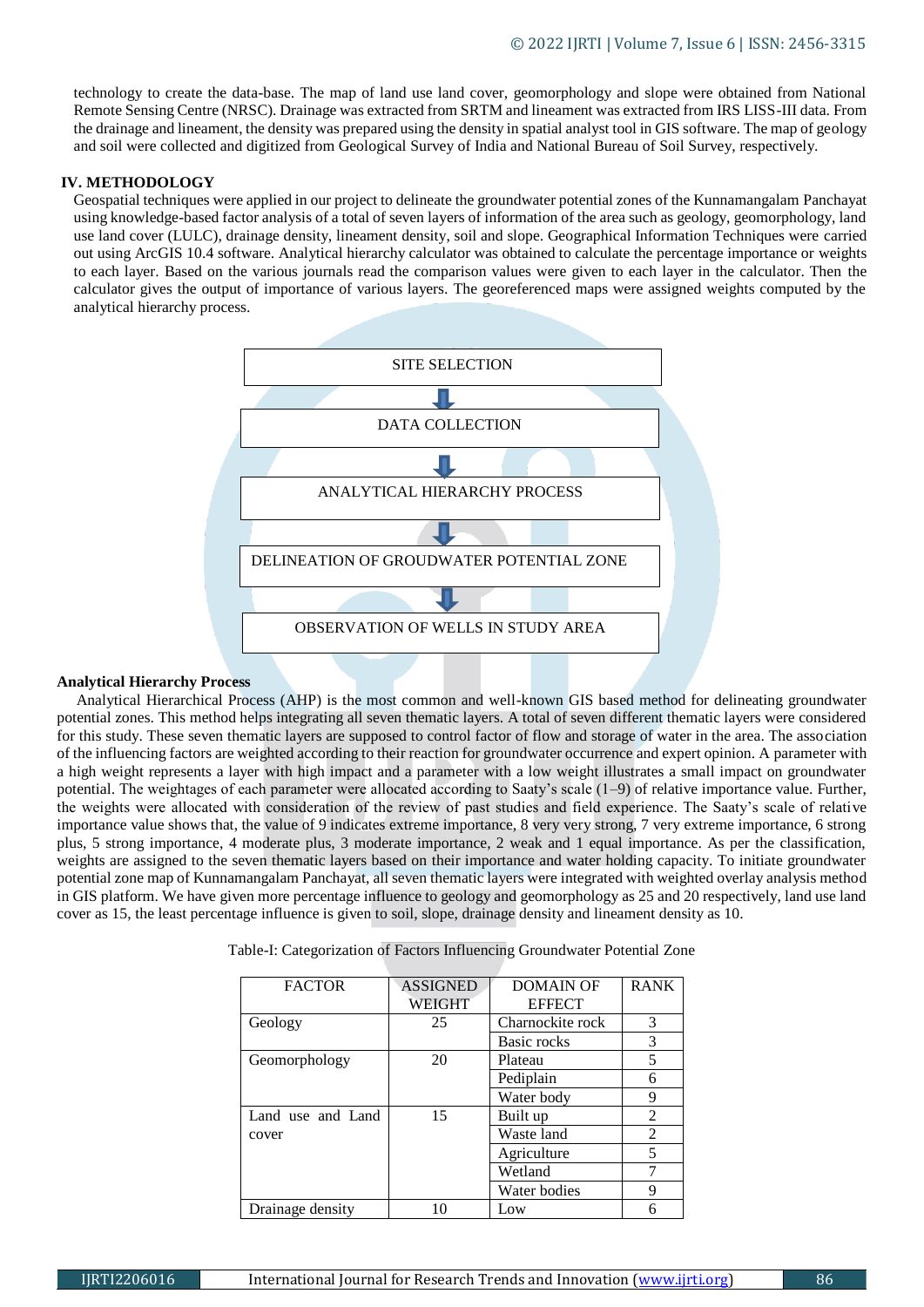|                   |    | Medium        |   |
|-------------------|----|---------------|---|
|                   |    | High          | 3 |
| Lineament density | 10 | Low           |   |
|                   |    | Medium        |   |
|                   |    | High          | Q |
| Soil              | 10 | Clay          | 6 |
|                   |    | Gravelly clay | 8 |
| Slope             | 10 | $0-5%$        | 8 |
|                   |    | $5 - 15%$     | 6 |
|                   |    | 15-35%        | 3 |
|                   |    | 35% & above   | 2 |

## **V. RESULTS AND ANALYSIS**

## **Geology**

 Geologic setting plays a vital role in the occurrence and distribution of groundwater in any terrain. The published geological map of the Geological Survey of India was used for delineating different geological units of the study area. Majority area of study area occur basic rocks, figure shows sky blue in colour and occurrence of charnockite is also noticed in the area which shows dark in colour.



## Geomorphology

 Geomorphology represents the landform and topography of an area, and is one of the main factors used for the delineation of groundwater potential zones. It gives detail information about the distribution of various landform features as well as processes like temperature changes, geochemical reactions, movement of water, freezing and thawing. The geomorphologic features in the study area were plateau, water body and pediplain. The main geomorphic feature of the study area is the plateau. The high weight is assigned for water bodies and low weight for plateau and pediplain.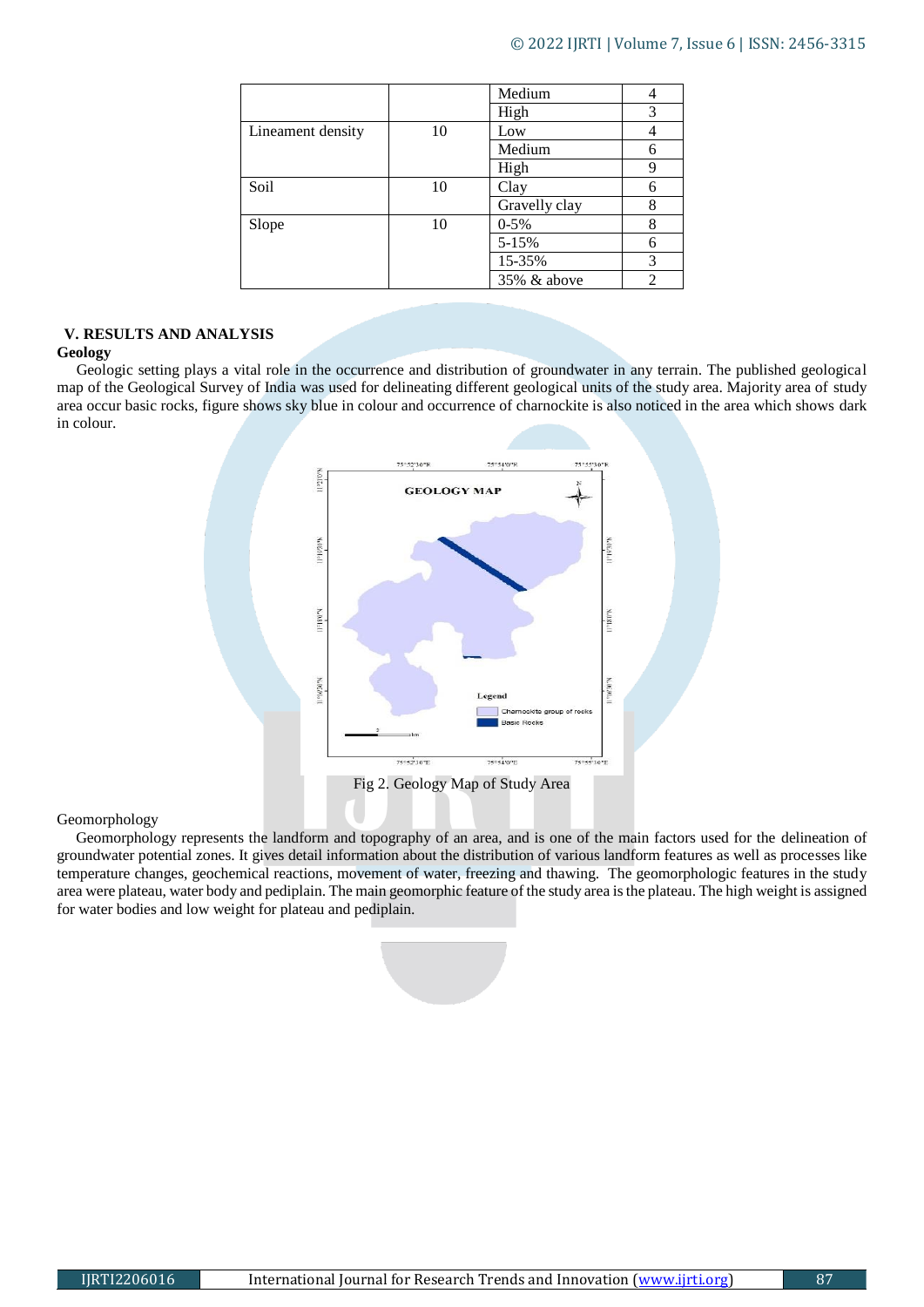

Fig 3. Geomorphology Map of Study Area

## Land Use Land Cover

 Land use Land cover gives the essential information on infiltration, soil moisture, groundwater, surface water etc, in addition to providing indication on groundwater requirements. The Kunnamangalam Panchayat exhibits a spectrum of land use categories which include agriculture land, built up land, wet land, waste land and water bodies. The high weight is assigned for water bodies, wet land and agriculture land and the low weight is assigned for the built-up land and waste land.



Fig 4. Land Use Land Cover Map of Study Area

## Drainage Density

 Drainage density plays a very crucial role in groundwater availability and contamination. The drainage network depends on lithology and also it provides an important index of infiltration rate. Drainage density is an inverse function of permeability. Therefore, it is a dominant parameter in the delineation of the groundwater potential zone. High drainage density illustrates less infiltration and hence do not favour much on the groundwater potential of the area. Low drainage density represents high infiltration and hence impart more to the groundwater potential. The regions were classified as low  $(0-3.71 \text{ km/km}^2)$ , medium  $(3.71-7.43 \text{ m})$ km/km<sup>2</sup>) and high (7.43-11.14 km/km<sup>2</sup>) drainage density zones. The low weight is assigned for high density and the high weight is assigned for low density.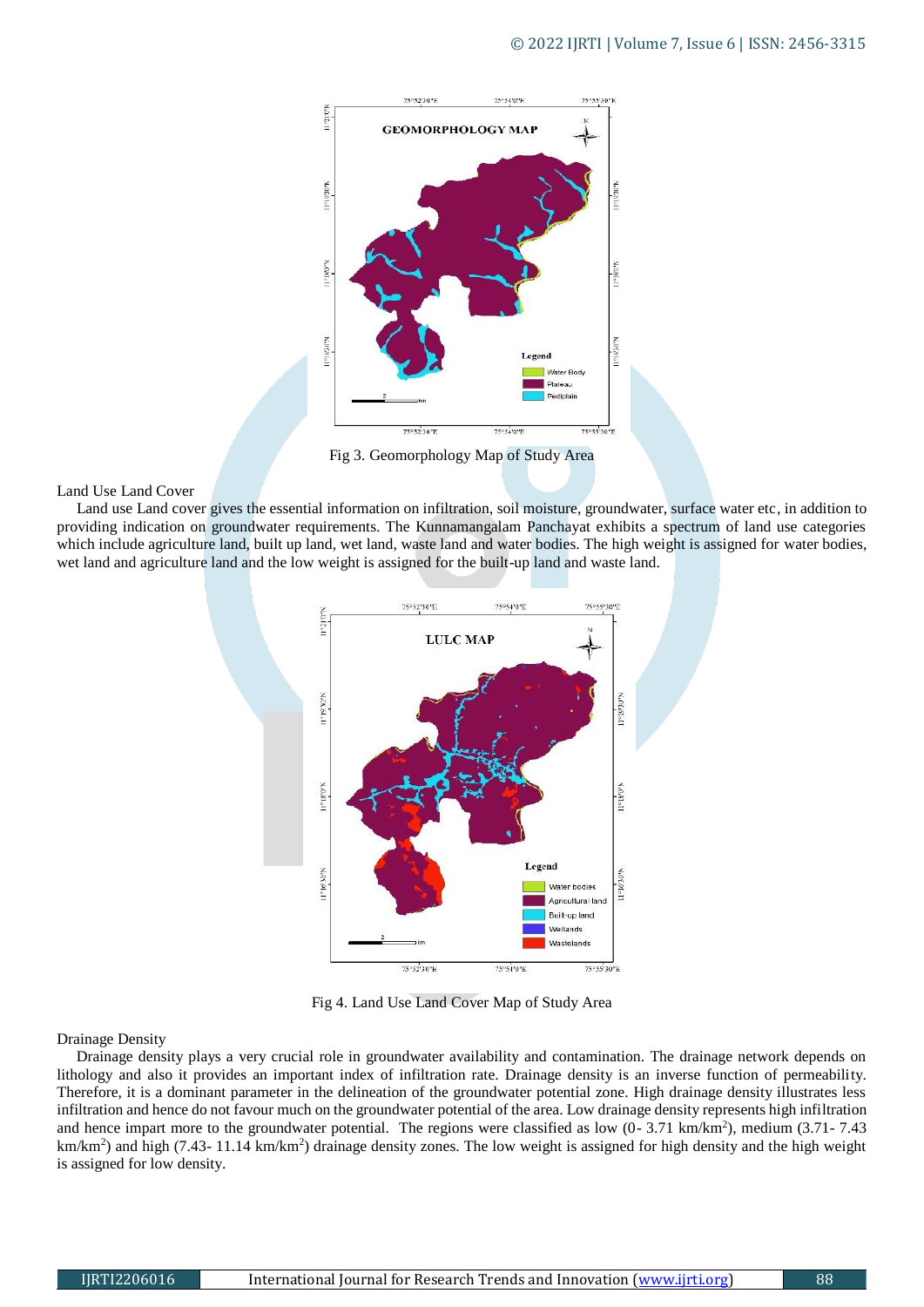

Fig 5. Drainage Density Map of Study Area

#### Lineament Density

 Lineaments are structurally controlled linear or curvilinear features and it represent the zones of faulting and fracturing resulting in increased secondary porosity and permeability. The lineament density map was prepared using line density in GIS software. By carefully examining the values obtained, the data were reclassified into three categories - Low  $(0-2.39 \text{ km}/\text{ km}^2)$ , Medium  $(2.39-12)$  $4.78 \text{ km/km}^2$ ) and High  $(4.78 - 7.18 \text{ km/km}^2)$ . The weightages are given for lineament density based on proximity of lineaments. It is disclosed that the intensity of groundwater potential decreases with increasing distance from the lineaments. For the ground water potential zonation, high weight is assigned for high density and low weight for low density classes.



Fig 6. Lineament Density Map of Study Area

### Soil

 Soil types play an important role on the amount of water that can infiltrate into the subsurface formations and hence influence groundwater recharge. The soil texture and hydraulic characteristics are the main factors considered for estimation of rate of infiltration. Fig-7 depicts the soil map of the Kunnamangalam Panchayat. Soil types include gravelly clay and clay. The high weight is assigned for gravelly clay and the low weight is assigned for clay.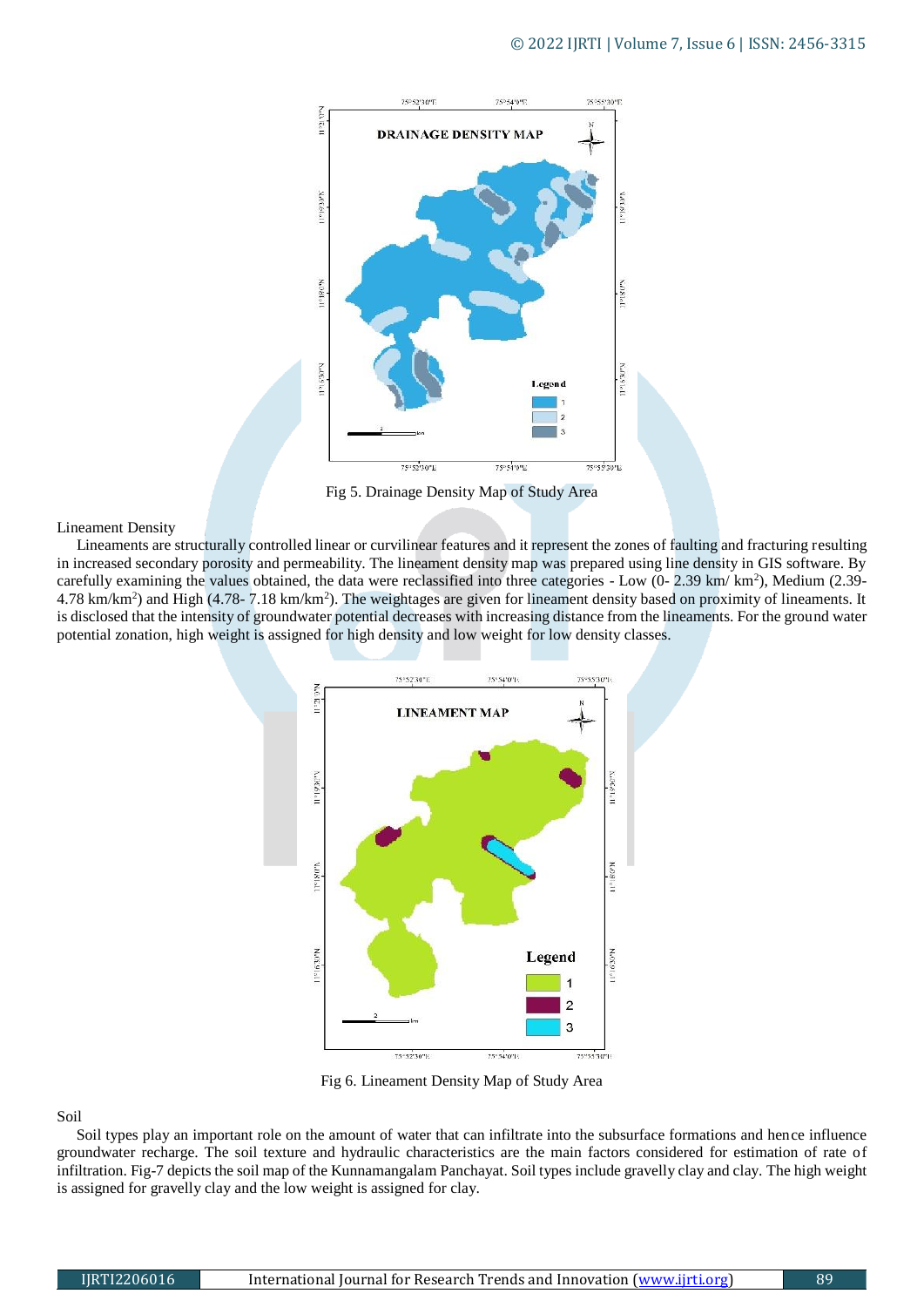

Fig 7. Soil Map of Study Area

## Slope

 The slope is a significant terrain characteristic which express the steepness of the ground surface. Slope gives necessary information on the nature of the geologic and geodynamic processes operating at regional scale. Surface runoff and rate of infiltration are influenced essentially by slope of the surface. Larger inclination produces smaller recharge because the water received from precipitation flows rapidly down a steep slope during rainfall. Therefore, it does not have enough residence time to infiltrate and recharge the saturated zone. Fig-8 depicts the slope map of the Kunnamangalam Panchayat. The slope values were reclassified and categorized into four classes such as flat (0- 5%), gentle (5- 15%), medium (15- 35%) and steep (35% & above). The high weight is assigned for gentle and flat slopes and the low weight is assigned for steep slope.



Fig 8. Slope Map of Study Area

### Groundwater Potential Zone

 Groundwater is a replenishable resource, but due to several criteria such as increased population, urbanization, and industrialization and various kinds of anthropogenic activities and skewed developments, recharge of this precious life sustaining resource has been reduced significantly. A better understanding of the groundwater potential is more important for planning and sustainable development of an area. Such information is essential for the design and implementation of structures for corrective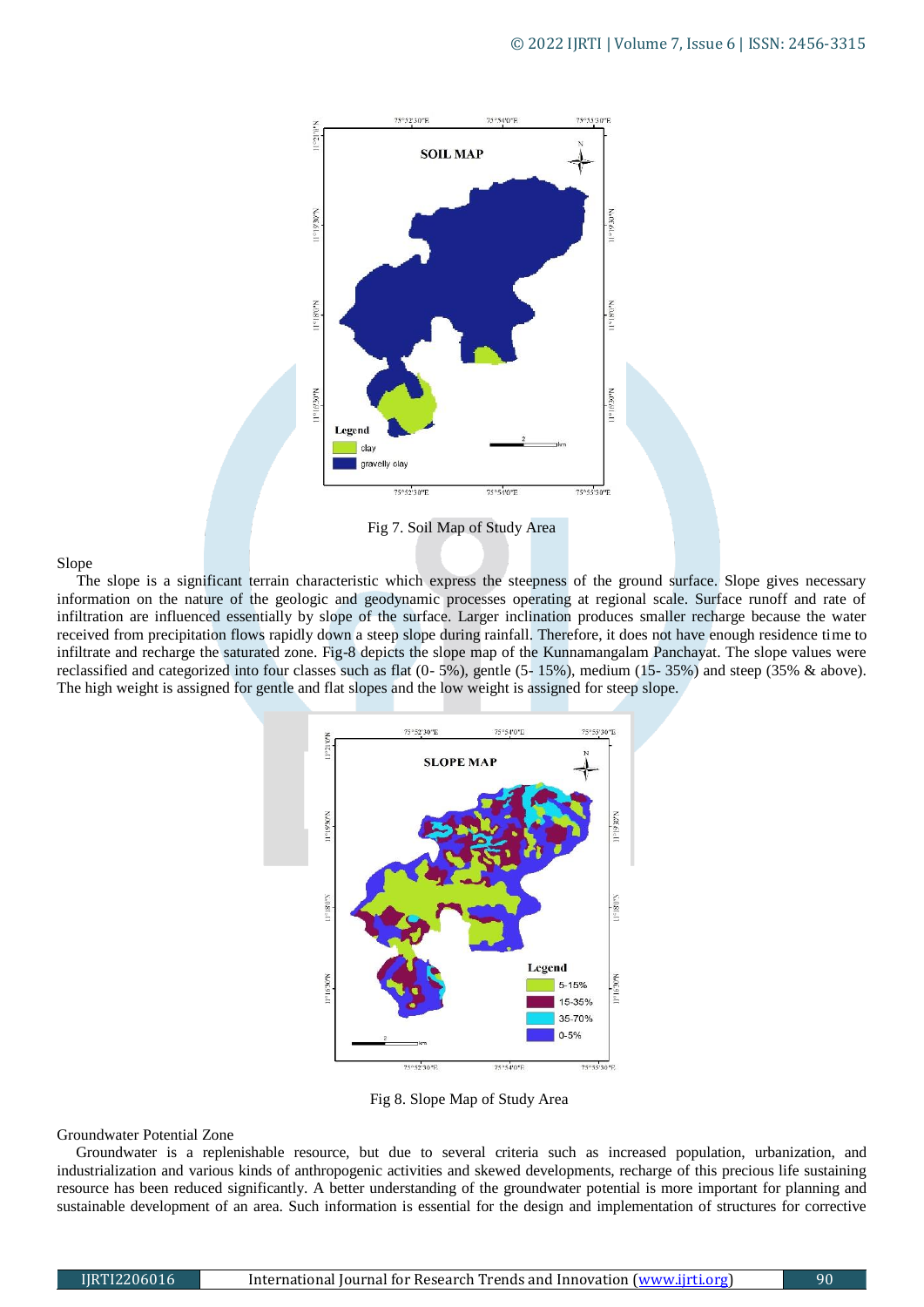measures to improve the groundwater recharge processes. The parameters considered here are geology, geomorphology, LULC, lineament density, drainage density, soil and slope. These thematic layers were created in GIS background and the appropriated ranks and weights determined by the AHP method were assigned to them for the overlay process. According to the importance of each layer, weight was given to respective layers in weighted overlay analysis tool in the software to obtain groundwater potential zones. The result obtained were categorized into three classes- low, medium and high, the aerial spread of these categories are 4.42 km<sup>2</sup>, 21.68 km<sup>2</sup> and 0.84 km<sup>2</sup> respectively. The total area of study is 26.94 km<sup>2</sup>.

 The Groundwater Potential Zones delineated are cross - validated with the results of the observation well data. A total of 7 observation wells are located in the area and all these wells were analyzed for the purpose. It is found that, the wells located in the low groundwater potential zones have low water yielding capacity. However, the wells located in moderate groundwater potential zones have moderate water yielding capacity and the wells located in high groundwater potential zones have high water yielding capacity while comparing with others. By the observation of well the obtained results have a better correlation with actual field data.



Fig 9. Groundwater Potential Zone of Study Area

## **VI. CONCLUSION**

 The present study is an attempt to delineate the groundwater potential zones using a combination of AHP and GIS techniques in study area, Kunnamangalam Panchayat, which is located in east of Kozhikode city on the Calicut-Bangalore National Highway. A total of 7 thematic layers such as Geology, Geomorphology, LULC, Soil, Lineament Density, Drainage Density, Slope were used in this study to delineate the groundwater potential zones. According to the final output map, the study area could be classified into three distinct ground water potential zones such as high, moderate and low. Moderate groundwater potential zone spreads over the catchment area and covers 80.4% of the study area. High and low groundwater potential zones cover an area of 3.1% and 16.4% respectively. From this study, it can be concluded that the GIS and AHP based techniques of delineation of Groundwater Potential Zones adopted herein is a useful method that can be used for the identification of ground water prospect area, evaluation of its sustainability, evaluation of its quality, identification of locations for site-specific recharge structures, development of wells, construction of recharge structures etc.

| Sl. No | Category | Area (in km) | Area (in $\%$ ) |
|--------|----------|--------------|-----------------|
|        | Low      | 1.42         | 16.4            |
|        | Medium   | 21.68        | 30.4            |
|        | High     | 0.84         |                 |
|        |          | 26.94        | 100             |

## **REFERENCES**

[1] P. Arulbalaji, D. Padmalal and K. Sreelash, "GIS and AHP Techniques based Delineation of Groundwater Potential Zones: a case study from Southern Western Ghats, India," Natural research journal, 2019.